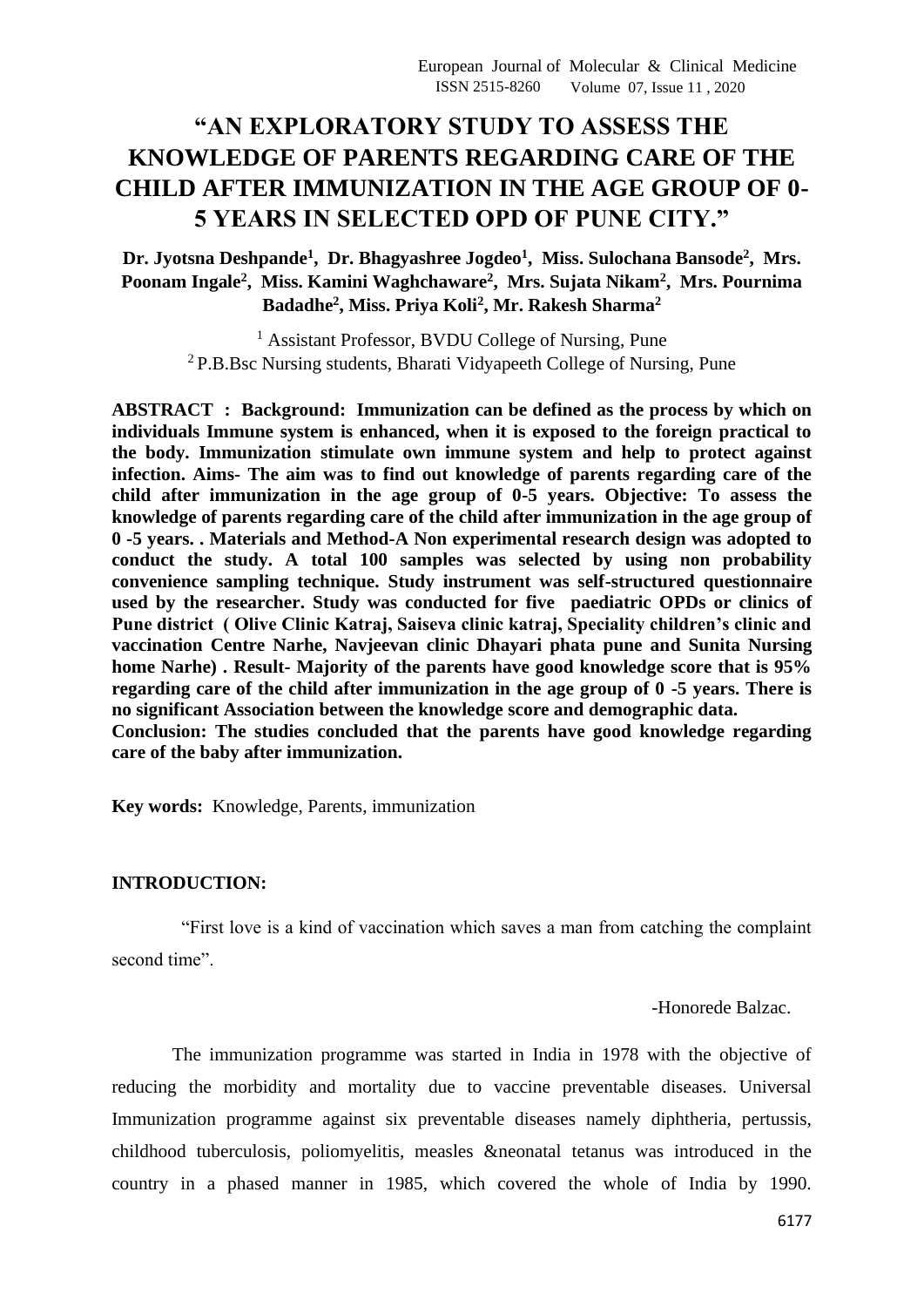Immunization can be defined as the process by which on individuals Immune system is enhanced, when it is exposed to the foreign practical to the body. Immunization stimulate own immune system and help to protect against infection.

 To perfect from serious diseases immunization plays major role by offering evidence based on information about the various diseases immunization team helps the public and the health professionals and also tell about the possible side effects of vaccines and immunization.

#### **NEED OF THE STUDY**

"If you have knowledge, let others light their candles at it".

- Margaret fuller.

The physical health of a child is important because it is associated with the mental and social development of a children's. Mothers are the first care providers of their children, is needed to reduce the under-five mortality rate. One of the ways to achieve reduction of under-five mortality is to educate the mothers on matters pertaining to child care. Immunization forms one of the important and cost effective strategies for the prevention of childhood sickness and disabilities and is thus a basic needs for all children's.

According to United nations children's fund (UNICEF) 12 vaccine preventable diseases (VPD's) cause an estimated 2 million deaths or more every year, of which approximately 1.5 million deaths occur among children below five year age. These 1.5 million deaths represent approximately 15 percent of under five deaths. Reducing child mortality by two thirds between 1990 & 2015 is the fourth of eight millennium development goals endorsed by world leaders in the millennium declaration in 2000.

Thus the Investigator felt to assess the knowledge and how to take care of the baby among parents of 0 -5 years children's regarding care of the baby after immunization.

## **MATERIALS AND METHODS**

The study aimed at determining to find knowledge of parents regarding care of the baby after immunization in the age group of 0-5 years. Quantitative method was the approach used for the study. Non-experimental descriptive research is the label given to a study. The study was conducted in selected paediatric OPDs or clinics of Pune district ( Olive Clinic Katraj, Saiseva clinic katraj, Speciality children's clinic and vaccination Centre Narhe,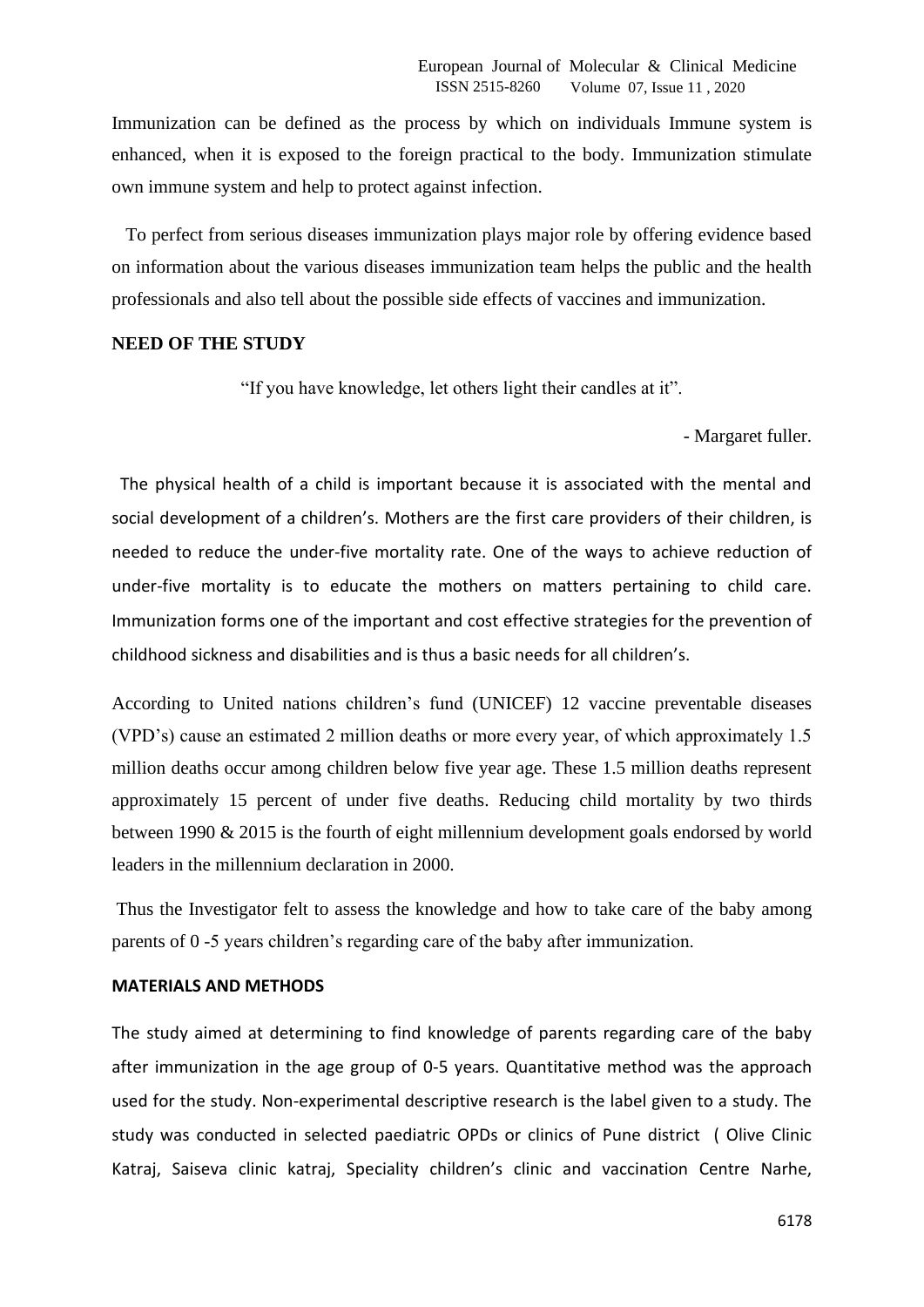Navjeevan clinic Dhayari phata pune and Sunita Nursing home Narhe) . Non-probability purposive sampling technique was used. Population consist of Parents in the age group of 0- 5 year children's. the sample consists of 100 Parents. The tools were constructed According to the objective of the study. The objectives and of the study were explained in details to the subjects in the language understand best and written informed consent is taken from the participants. Even after prior appointments, if subjects were found busy in their emergency work, care was taken not to interrupt them in their work and again suitable time was taken. Study tool was filled personally by interviewing the subjects.

### **RESULT**

### **Major Findings of the study**

### **SECTION 1:- DISTRIBUTION OF SAMPLE IN RELATION TO DEMOGRAPHIC DATA.**

The data shows Demographic distribution of parents. In that majority of the 51(51%) parents were in the age group of 26 to 30 years. Majority of the 86(86%) parents were in the mothers, Majority of the 36(36%)child were in the age group of above 1 to 2 years, Majority of the 51(59%) mothers were educated up to secondary and 5(36%) father were educated up to secondary. Majority39 (45%) of the mothers were house wife and 08(57%) father occupation is job. Majority 32(32%) children taken OPV vaccine.

# **SECTION 2:- CONSIST OF QUESTIONNAIRE FOR ASSESSING KNOWLEDGE OF PARENTS REGARDING CARE OF THE CHILD AFTER IMMUNIZATION IN THE AGE GROUP OF 0-5 YEARS.**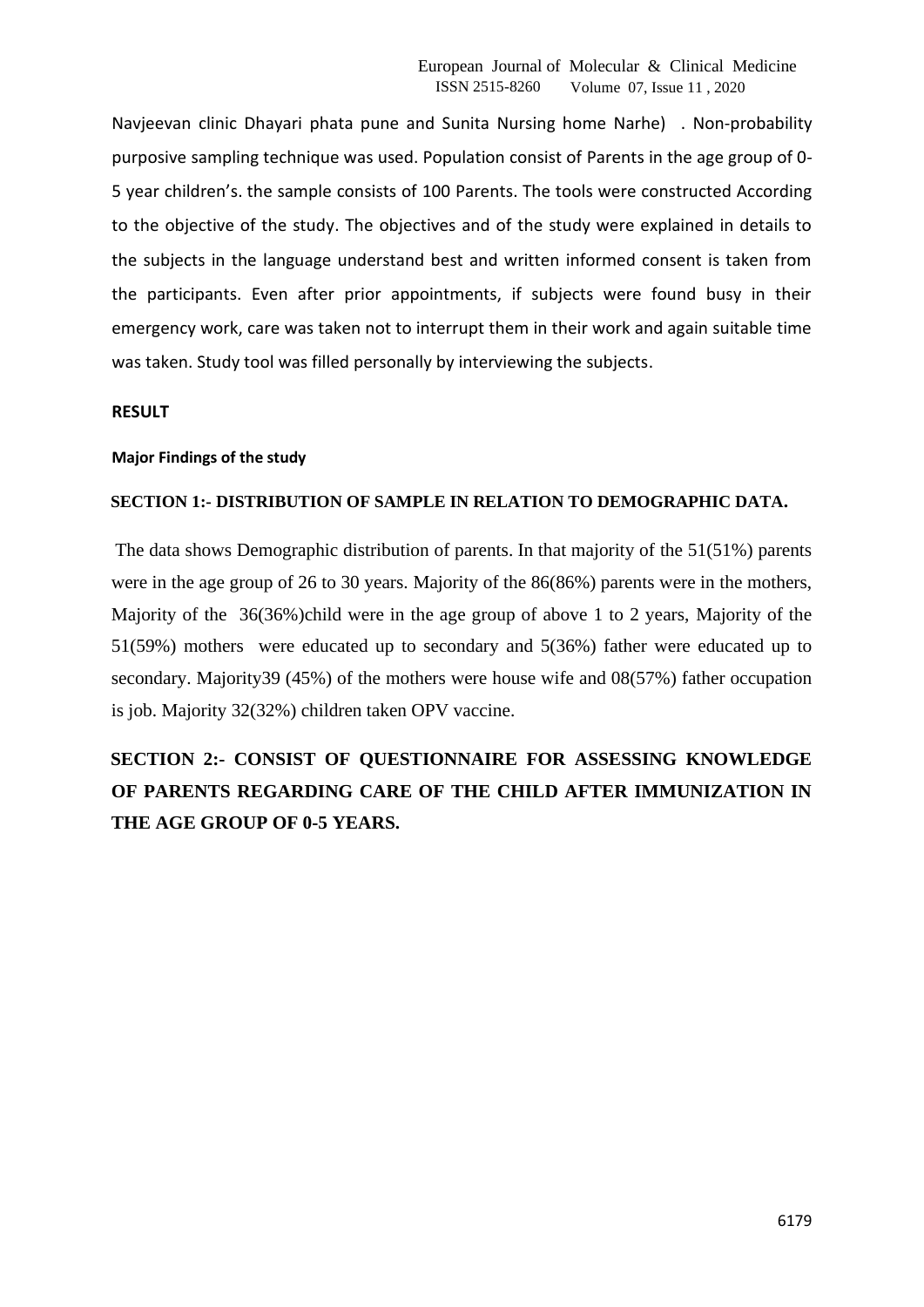|                   |                               | $n = 100$  |
|-------------------|-------------------------------|------------|
| Score             | No. of samples<br>(Frequency) | Percentage |
| Poor knowledge    |                               |            |
| $(0-5)$           | $00\,$                        | 00 %       |
| Average knowledge |                               |            |
| $(6-10)$          | 05                            | 05 %       |
| Good knowledge    |                               |            |
| $(11-15)$         | 95                            | 95 %       |
|                   |                               |            |

## **Table no 1: knowledge of parents regarding care of the child after immunization.**

The finding shows that out of 100 parents majority of 95 (95%) had good knowledge score, the remaining5 (5%) had average knowledge, 0(0%) had poor knowledge.

# **SECTION 3: MEAN, STANDARD DEVIATION VALUES OF KNOWLEDGE SCORE REGARDING CARE OF THE CHILD AFTER IMMUNIZATION**

The overall mean percentage of the knowledge score was  $12.69 \pm 1.5524$  as mean and SD .this revels that majority of parents had good level of knowledge regarding care of the child after immunization in the age group of 0-5 years.

# **SECTION- 4-TO ASSOCIATE KNOWLEDGE OF PARENTS REGARDING CARE OF THE CHILD AFTER IMMUNIZATION IN THE AGE GROUP OF 0-5 YEARS WITH SELECTED DEMOGRAPHIC VARIABLES**

P value is more than 0.05 so there is no significant association between Knowledge of parents regarding care of the child after immunization in the age group of 0-5 years with selected demographic variables.

**DISCUSSION:** the present study was conducted in five Paediatric OPDs of Pune District with the objective To assess the knowledge of parents regarding care of the child after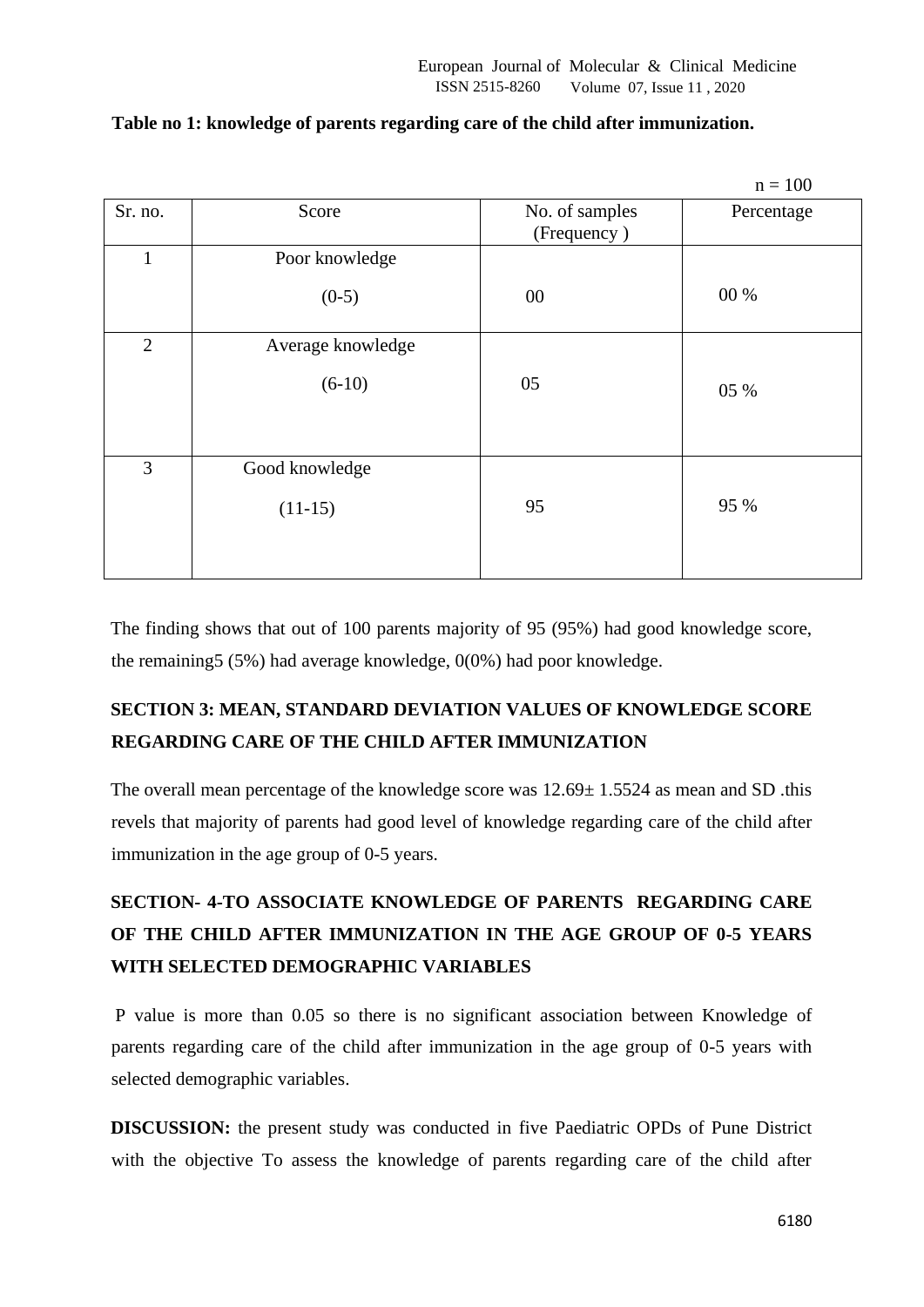immunization in the age group of 0 -5 years. This study was conducted among 100 simples during the year 2019. It was Non-experimental descriptive research. Non-probability purposive sampling technique was used. This study was conducted among 100 simples during the year 2019. Results: The study showed that 95% of the samples had good knowledge and only 05% samples had average knowledge regarding care of the child after immunization in the age group of  $0 - 5$  years. In this study the 14% participants are Father and 86% participants are Mother. There is no association with age, parents and education.

The present study supported by Aggarwal k. et al (2002), reported that 387 Mothers in Mehrauli block of Delhi were interviewed regarding their knowledge, attitudes, beliefs and practice regarding measles. 98.4% enumerated one or the other symptoms, fever being the commonest. 77.5% were of the infectious nature and 97% hand favorable attitude regarding feeding the child during measles. The commonest foodstuff given was cow milk and chichi. 95.1% of the respondents intended to apply local herbs on eruptions. There was a variety of local medicines for home treatment and Laung, Tulsi leaves and kishmish being the practice in descending order of preference. 98.4% respondents favored giving special nutritional care during the attack of measles to their children.

**CONCLUSION:** The parents of under five children of Pune city had moderately adequate knowledge on immunization and moderate attitude towards immunization. These findings that the health professionals should make little more efforts in educating the parents so as to achieve 100% of immunization.

### **ACKNOWLEDGEMENT**

We owe a deep sense of gratitude to all those who have contributed to the successful completion of this endeavour.

#### **REFERENCE**

- 1. Park. K. "Community health nursing principles and practice"  $1<sup>st</sup>$  edition, Kumar publishing House, Pitampura, Delhi: 2007 P 378-439.
- 2. Ministry of Health and family welfare , "Immunization programme in India". Indian Journal of community medicine. 1990 Oct - Dec ; 15 (4) : 163-72 , New Delhi.
- 3. UNICEF and WHO, "promises and achievement and missed opportunities an analysis of trends, levels, and differentials, 1990-2000.